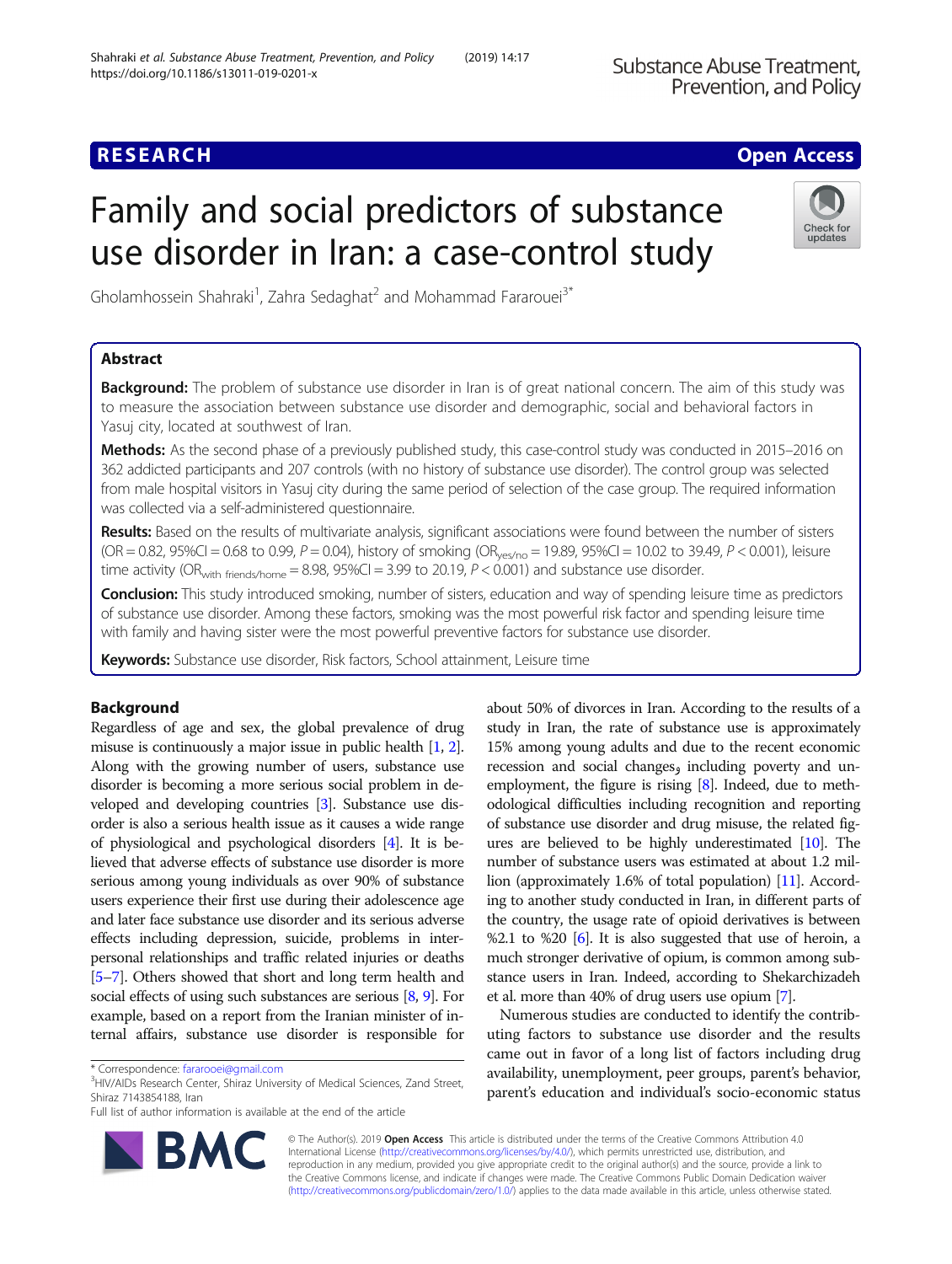play important roles in substance use disorder [[4](#page-6-0), [12](#page-6-0), [13](#page-6-0)]. In addition, substance use in one or more family members is considered as an important contributor to the development of substance use disorder in other members of the family [[4\]](#page-6-0). Accordingly, the stronger is the relationship between an individual and their drug user relatives, the higher is the risk of him/his becoming a drug user [[4,](#page-6-0) [14](#page-6-0)]. It is also shown that a family's response to a member's misbehavior, including drug misuse, is another important factor which affects the risk of an individual to become a substance user [\[9](#page-6-0), [15,](#page-6-0) [16\]](#page-6-0). Poor family dynamic (including dysfunctional relationship between family members, especially parents) is associated with delinquency and miss behavior among younger members. It seems that culture based families are more successful in preventing delinquency among their members [[17](#page-6-0)]. Studies, which are conducted on family dynamics in Iran, introduced a strong tide between family relationship, social values and religion [\[18\]](#page-6-0). It is possible that parents of culture-based families have a tighter supervision on their children's behavior. However, a fast cultural transition from culture-based families to more modernized families especially in younger Iranian couples is reported [[18](#page-6-0)]. Friends and individual's friendship networks are also suggested to be major players in delinquency and drug use [\[12\]](#page-6-0). In addition to the above family and social factors, previous studies suggested that smoking has a highly significant association with substance use [\[12,](#page-6-0) [19\]](#page-6-0). However, it is not clear whether the association is causal, and if so, what is the direction of the association (is smoking a risk factor for addiction or vice versa).

The problem of substance use disorder in Iran is of great national concern [\[7](#page-6-0)]. As the result, understanding the etiology of substance use disorder is crucial for the government in order to control the social, cultural and economic damages that substance use disorder causes. The increasing number of people suffering from substance use disorder suggests lack of knowledge about the effective contributors and preventive factors of substance use disorder, the most common harmful but preventable behavior in human population [[10](#page-6-0)]. Based on a multidimensional model of delinquency [\[20](#page-6-0)], the aim of this study was to measure the association between substance use disorder and some demographic, school and behavioral factors in Yasuj, Iran. The results may be used to predict substance use disorder years before the disorder occurs.

#### Methods

#### Settings

This case-control study was conducted in 2015–2016 as the second phase of a previous study on substance user participants ( $n = 362$ ) [\[12](#page-6-0)] and a group of controls, participants with no history of substance use disorder ( $n =$ 

207), in Yasuj. The city is the capital of Kohgiluyeh and Boyer-Ahmad, a small province located at southwestern part of Iran. Yasuj has about 134,000 population. However, the number of addicted individuals in Yasuj is un-known. This is because substance use is a serious crime in Iran and substance users are a hidden community.

#### Selection of cases

The participants in the case group (substance users) were defined as those individuals who were using drugs on a daily basis. Substance users were selected via snowball sampling among males aged between 18 to 45 years, who were currently drug users or under treatment. In summary, after being trained by the research team, several substance user voluntaries helped the research team to find substance users and deliver a self-administered questionnaire to them. Also, an independent random sample from those who were under treatment in rehabilitation camps or other substance dependency treatment centers were selected. The sources of finding those withdrawing drug users were currently drug users who registered with private and public centers for treating drug dependency. The questionnaire was anonymous. As a result, the participants read the study consent but no signature was required. More details about the study procedures are provided before [[12,](#page-6-0) [21\]](#page-6-0).

#### Selection of controls

As in many case-control studies [\[22](#page-7-0)–[24\]](#page-7-0), controls were selected from male hospital visitors (patients' attendees or visitors) who visited the two city hospitals within few months of selecting the case group. To select control participants (non-substance users), adult (18–45 years of age) male visitors to the hospitals were asked to go to a pre-designed private room and read a letter describing the study aims and consent beginning with the following sentence: "Please pick up the questionnaire on the table and complete it if and only if you are not dependent to any substance; Otherwise please leave the room". This is done because in Iran as many other similar countries, substance use disorder is a taboo and addicted people would not like to be known as so. The participants were provided with a refreshment pack in the room irrespective of filling up the questionnaire or not. Due to confidentiality and ethical considerations no attempt was made to confirm the self-reported status of the control participants [\[25,](#page-7-0) [26](#page-7-0)]. As the above process was completely anonymous, the control participants read the consent but no signature was required.

#### Data collection

A self-administered questioner was made by the research group to collect data on the study variables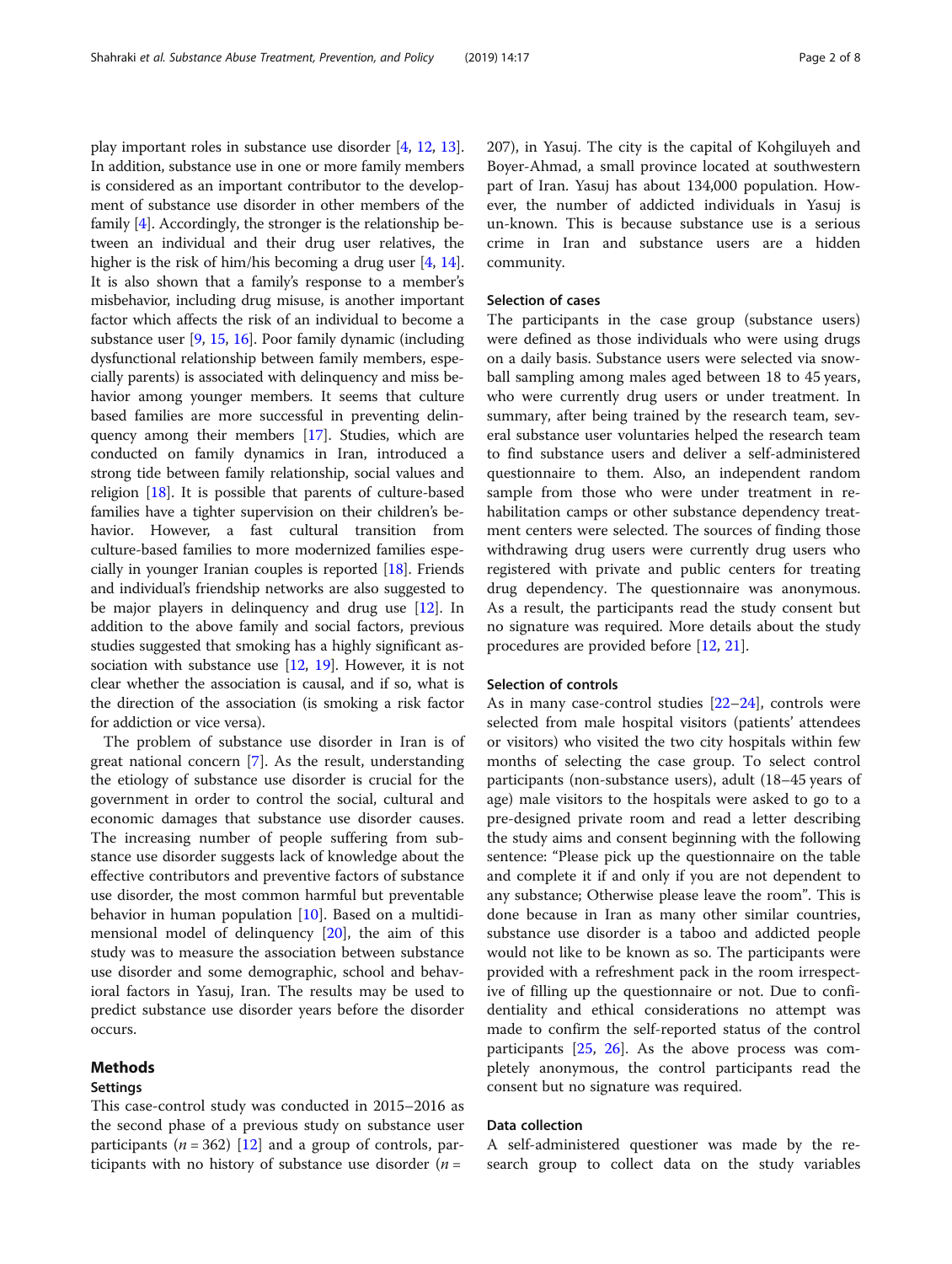among substance user participants before they started substance use. More information about constructing and validating the procedures are provided before [\[12](#page-6-0)]. Accordingly, the questionnaire was reasonably valid and reliable (Cronbach's alpha = 0.65). The questionnaire was designed to collect information about the participant's educational, social and behavioral related characteristics before substance use disorder in the case group and to the date of participation in the control group. All substance dependent individuals were in a private place when the questionnaire was delivered.

#### Study variables

The questionnaire covered a wide range of areas including demographic (birth order, number of sisters and brothers, history of chronic disease, place of residency, level of education and history of failing during compulsory education), social (lost parents, parents were living together during childhood or adolescence, parents education and job,) and behavioral (criminal history, smoking status, smoking among relatives and friends, who would he talk with if needed during adolescent, most favorite leisure activities which the respondents preferred to do during adolescence, and aggressive behavior with other students at school). Again all questions regarded the time before which substance use was started.

#### Inclusion criteria

Participants were all male aged between 18 to 45 and had minimum level of education (to be able to read and answer the questions). Both case and control groups were healthy enough to freely walk in to the centers or hospitals.

#### Sample size and statistical analysis

A post hoc sample size calculation suggested that the sample size is adequate in order to detect an increase in the risk of substance use disorder as small as twice among primary educated participants compared to those with a college degree. The alpha value and power were set at 0.05 (two sided) and 80% respectively. To measure the adjusted association of each independent variable with the risk of substance use disorder, multiple logistic regression was applied. All variables were entered in to a multivariate logistic regression model using stepwise forward variable selection strategy. The modeling procedure was started after collinearity between the independent variables was measured using variance inflation factor index (VIF). The cut point for VIF was set at 10. SPSS version 19 is used for analysis of data.

#### Results

The demographic and clinical characteristics of addicted and non-addicted participants are compared and presented in Table [1](#page-3-0). Compared to the control group, participants in the case group had on average fewer sisters

 $(2.75 \pm 1.67)$  among addicted and  $3.13 \pm 1.82$  among control participants,  $p = 0.01$ ), had lower levels of education (57.80% of cases had not completed the compulsory education compared to 19.80% among controls,  $p < 0.001$ ), failed during compulsory education (51.03% among cases compared to 33.17% among controls,  $p < 001$ ), and had a history of smoking before substance use disorder (82.34% among cases compared to 15.58% among controls,  $p < 0.001$ ).

After fitting the logistic model age, education, number of brothers, number of sisters, history of smoking, way of spending leisure time, failed during compulsory education and arguing with other students at school remained in the final model. Based on the results (Table [2](#page-4-0)), significant associations between number of sisters (OR = 0.82, 95% CI = 0.68 to 0.99,  $P = 0.04$ ), history of smoking OR<sub>yes/no</sub> = 19.89, 95%CI = 10.02 to 39.49, P < 0.001) and leisure time activities  $(OR_{with\ friends/bome} = 8.98, 95\%CI = 3.99 \text{ to } 20.19,$  $P < 0.001$ ) were found with substance use disorder. On the other hand, no significant association between smoking or substance use disorder among family members, parents education or job and loss of family members with substance use was found  $(P > 0.05$  for all).

#### **Discussion**

This case-control study examined the value of a wide range of demographic, social and personal characteristics of the participants before they start using substance in the prediction of substance use disorder later in life.

The results suggested that participants with no or fewer sisters are more vulnerable to substance use disorder. In fact, it seems that sisters may protect their brothers from substance use or other risky behaviors. In that regard, both Slomkowski and Blanchard suggested that siblings have influence on the social and behavioral development of their sisters and brothers [\[27](#page-7-0), [28](#page-7-0)]. In that regard, sisters are more sensitive and more responsive to family issues so that even elderlies feel closer to their sisters than brothers [\[29](#page-7-0)–[31](#page-7-0)]. The relationship between sisters and brothers is also believed to take place depending on which sibling is older [[32](#page-7-0)]. Sisters especially when they are older, have a maternal feeling to look after their younger brothers and sisters [\[33](#page-7-0)]. However, the function of family and the members' interaction are of such complex context. For example, culture and religious background of family shapes the family relation and dynamics. As a result, the findings of the current study is to be considered with the significance of the above factors [[34](#page-7-0)]. For example it has been suggested that culture and tradition play important roles in reduction of violence and abuse among family members [\[35\]](#page-7-0). It is therefore necessary to understand the effect of culture and tradition on the relationship between sisters and brothers, which seems to prevent them from substance use or other behavior disorders. The other significant finding suggested that addicted participants achieved less educational attainment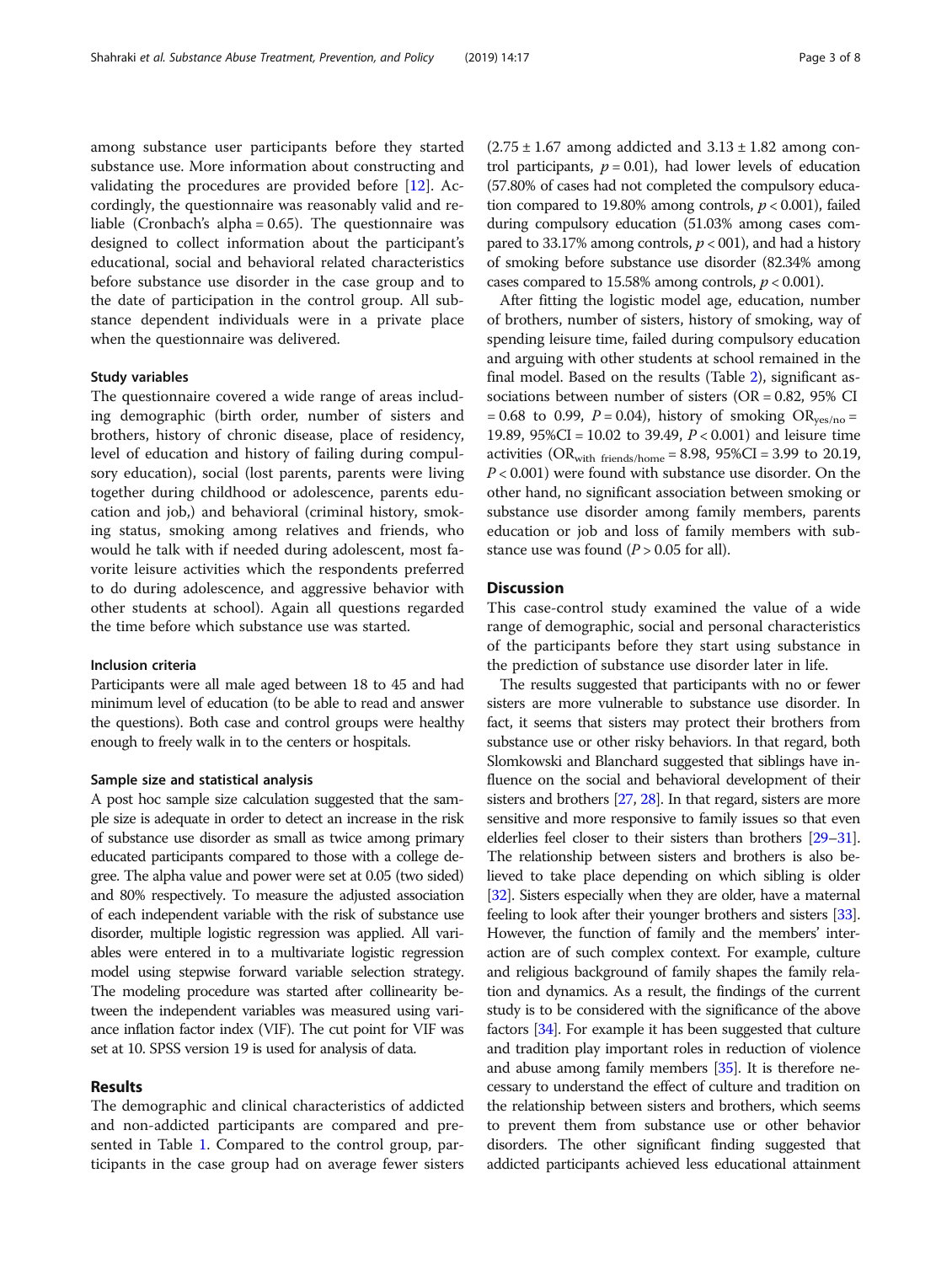| Variables                            | Addicted (362)  | Control (207)   | $p$ -value $\prime$ |
|--------------------------------------|-----------------|-----------------|---------------------|
| Quantitative measures                | Mean±SD         | Mean±SD         |                     |
| Age                                  | 31.40±7.86      | 30.39±7.52      | 0.15                |
| Age of losing parents                | 18.25±11.03     | 21.93±13.71     | 0.14                |
| Birth order                          | $3.30 \pm 2.14$ | 3.92±2.59       | 0.002               |
| Number of sisters                    | $2.75 \pm 1.67$ | $3.13 \pm 1.82$ | 0.02                |
| Number of brother                    | $1.81 \pm 0.46$ | $1.84 \pm 0.40$ | 0.51                |
| Age of starting cigarette            | 17.53±4.92      | 18.53±5.67      | 0.31                |
| Qualitative measures                 | $N(\%)$         | $N(\%)$         |                     |
| Marital statues                      |                 |                 |                     |
| Single                               | 154(43.63)      | 89(44.06)       | 0.92                |
| Married                              | 199(56.37)      | 113(55.94)      |                     |
| Education                            |                 |                 |                     |
| Primary or secondary                 | 200(57.80)      | 40(19.80)       | < 0.001             |
| Diploma                              | 103(29.77)      | 95(47.03)       |                     |
| Collage                              | 43(12.43)       | 67(33.17)       |                     |
| Failed during compulsory education   |                 |                 |                     |
| No                                   | 167(48.97)      | 135(66.83)      | < 0.001             |
| Yes                                  | 174(51.03)      | 67(33.17)       |                     |
| Argued with other students at school |                 |                 |                     |
| Always/Often                         | 48(14.37)       | 12(6.35)        | 0.008               |
| Sometimes                            | 133(33.83)      | 82(43.39)       |                     |
| Never                                | 173(51.80)      | 95(50.26)       |                     |
| Lost any of your family members      |                 |                 |                     |
| No                                   | 241(73.48)      | 141(70.15)      | 0.40                |
| Yes                                  | 87(26.52)       | 60(29.85)       |                     |
| Who did you lose                     |                 |                 |                     |
| Father                               | 42(51.85)       | 26(46.06)       | 0.90                |
| Mother                               | 29(35.80)       | 21(39.62)       |                     |
| Brother/sister                       | 10(12.35)       | 6(11.32)        |                     |
| Father's education                   |                 |                 |                     |
| Illiterate                           | 75(26.13)       | 46(25.99)       | 0.99                |
| Primary/ secondary                   | 57(19.86)       | 36(20.34)       |                     |
| High school/university               | 155(54.01)      | 95(53.67)       |                     |
| Mother's education                   |                 |                 |                     |
| Illiterate                           | 62(22.63)       | 39(21.91)       | 0.94                |
| Primary/ Secondary                   | 39(14.23)       | 24(13.48)       |                     |
| Diploma/university                   | 173(63.14)      | 115(64.61)      |                     |
| Mother's job                         |                 |                 |                     |
| Homecare                             | 301(95.86)      | 187(98.42)      | 0.11                |
| Employed                             | 13(4.14)        | 3(1.58)         |                     |
| Father's job                         |                 |                 |                     |
| Employee                             | 73(23.55)       | 45(24.46)       | 0.10                |
| Unemployed                           | 25(8.06)        | 7(3.80)         |                     |

#### <span id="page-3-0"></span>Table 1 Baseline characteristics of the participants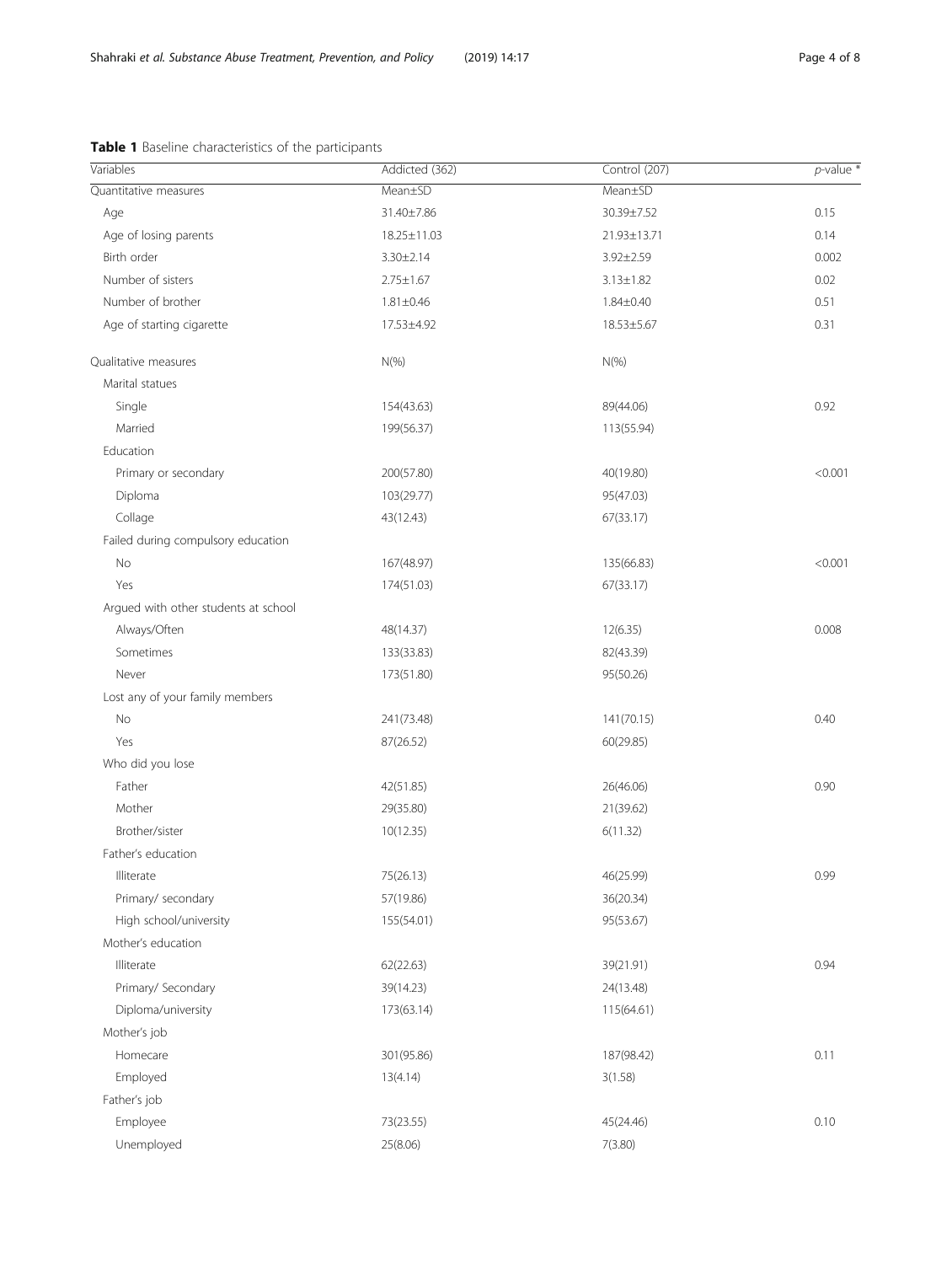| Variables                                              | Addicted (362) | Control (207) | $p$ -value $*$ |
|--------------------------------------------------------|----------------|---------------|----------------|
| Self-employed                                          | 212(68.39)     | 132(71.74)    |                |
| Parents are living together                            |                |               |                |
| No                                                     | 38(11.73)      | 10(5.56)      | 0.02           |
| Yes                                                    | 286(88.27)     | 170(94.44)    |                |
| History of smoking <sup>a</sup>                        |                |               |                |
| No                                                     | 62(17.66)      | 168(84.42)    | < 0.001        |
| Yes                                                    | 289(82.34)     | 31(15.58)     |                |
| Smokers among relatives                                |                |               |                |
| No                                                     | 93(35.50)      | 11(37.93)     | 0.79           |
| Yes                                                    | 169(64.50)     | 18(62.07)     |                |
| Smokers among friends                                  |                |               |                |
| No                                                     | 24(13.79)      | 3(17.65)      | 0.66           |
| Yes                                                    | 150(86.21)     | 14(82.35)     |                |
| Whom did you talk with at the time of having problem   |                |               |                |
| Family                                                 | 219(64.99)     | 133(69.27)    | 0.04           |
| Friends                                                | 97(28.78)      | 43(22.40)     |                |
| Nobody                                                 | 13(3.86)       | 4(2.08)       |                |
| Others                                                 | 8(2.37)        | 12(6.25)      |                |
| Leisure activities                                     |                |               |                |
| Home entertainment                                     | 23(8.19)       | 60(48.00)     | < 0.001        |
| Outdoor entertainment                                  | 179(63.70)     | 53(42.40)     |                |
| Others                                                 | 79(28.11)      | 12(9.60)      |                |
| فعجه ودنيات تباتر والبحرية المتحافظ والقارية والمحافظة |                |               |                |

<span id="page-4-0"></span>Table 1 Baseline characteristics of the participants (Continued)

\*Mann-Whitney U or Chi-Squire test a before addiction if was asked from addicted participants

#### Table 2 The association of study variables and addiction

| Variable                             | OR addicted vs. control | CI95%          | $P$ -value               |
|--------------------------------------|-------------------------|----------------|--------------------------|
| Number of sisters                    | 0.82                    | 0.68 to 0.99   | 0.04                     |
| History of smoking                   |                         |                |                          |
| No                                   | 1.00                    | $\overline{a}$ | $\overline{\phantom{0}}$ |
| Yes                                  | 19.89                   | 10.02 to 39.49 | < 0.001                  |
| Leisure activities                   |                         |                |                          |
| Home entertainment                   | 1.00                    |                |                          |
| With friends                         | 8.98                    | 3.99 to 20.19  | < 0.001                  |
| Others                               | 9.58                    | 3.51 to 26.11  | < 0.001                  |
| Failed during compulsory education   |                         |                |                          |
| No                                   | 1.00                    | -              |                          |
| Yes                                  | 1.63                    | 0.83 to 3.22   | 0.15                     |
| Argued with other students at school |                         |                |                          |
| Never                                | 1.00                    | -              |                          |
| Sometimes                            | 1.31                    | 0.66 to 2.63   | 0.43                     |
| Always/Often                         | 1.75                    | 0.55 to 5.48   | 0.33                     |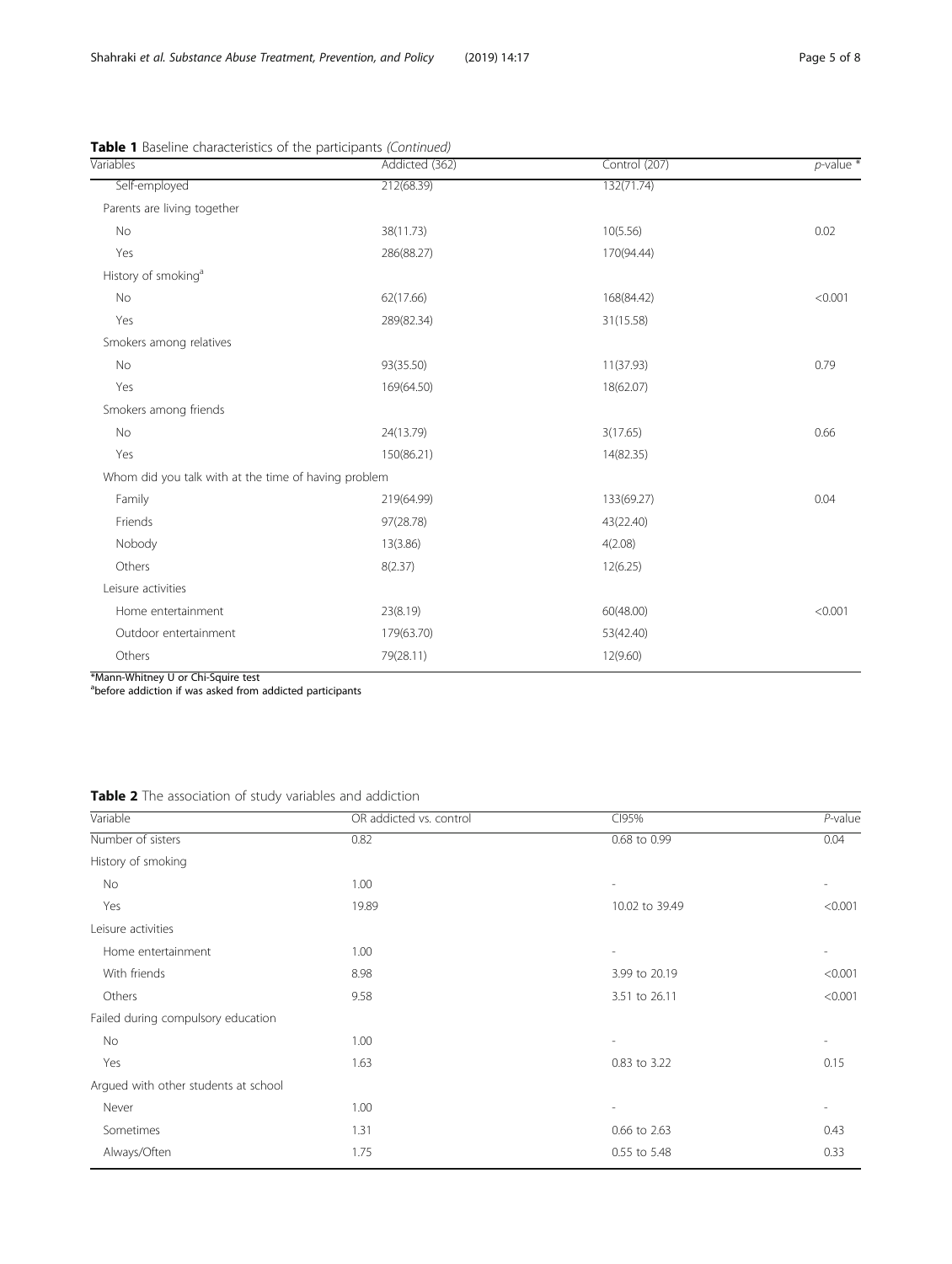and had more schooling problems. It is not clear from the results whether addiction is a cause of educational problems or addiction is affected by this important associated factor. Other studies suggested that individuals with less education are at higher risk of social and behavioral problems including substance use disorder. For example, Karrari [[36](#page-7-0)] reported that lower levels of education is a powerful predictor of substance use. Based on the results of current study, substance user participants reported more failure during their compulsory education before starting to use substances (though the association was not statistically significant when it was adjusted for other study variables). This association has been addressed before by introducing commitment to school activities as a predictor of substance use disorder [\[37](#page-7-0)]. The results of current study also suggested a direct association between delinquency and later drug substance use. The association between criminal history and substance use is previously reported by Dark et.al. [[38](#page-7-0)] as they suggested a direct and significant association between crime and heroin use. However, the association between criminal history and drug misuse seems to be bidirectional as it is suggested that substance use may also lead to criminal behavior [[39](#page-7-0), [40\]](#page-7-0). The importance of substance use in committing crime is reported by Green [[41](#page-7-0)] who suggested that substance users are more prone to have criminal behaviors. Previous studies suggested that parental involvement in family practices helps family warmth and appropriate childhood conduction. On the other hand, Ineffective parental practices may cause childhood social and personal disorders and problems in family relationship and in turn educational achievement. This may drive children and adolescents to get involved in deviant peer groups making them vulnerable to chronic delinquent behaviors [[42](#page-7-0)].

Among many factors associated with family relationship, parents' socioeconomic status such as education is suggested to be particularly important [\[42\]](#page-7-0). However, in the present study, no significant association was found between parents' educational status and substance use disorder among their children. This is in line with a report which was published by the US department of health on drug misuse in which, no or little association between parental education and substance use among their children was reported. This may suggest that preventing substance use disorder needs especial parental skills which are not necessarily obtained by higher education. Despite this finding, the results from the first phase of the current study suggested that withdrawing attempt is inversely associated with the level of education of the fathers of substance users [\[43](#page-7-0)]. The present study also introduced the importance of the ways a young person spends his leisure time in the risk of becoming a substance user. Accordingly individuals who spent their leisure time with their family, have lower risk of becoming substance user later in their life. No published study on similar subject was found. The results of a study conducted by Kwan [\[44\]](#page-7-0) suggested that exercise at either home or outdoor is a protective factor for substance use.

Finally, as the strongest risk factor, history of smoking (before substance use was started) was associated with a higher chance of substance use. This finding was supported by another study [\[45](#page-7-0)].

#### Conclusion

The results of current study revealed smoking and leisure time as the most powerful predictive factors. Smoking has been previously known as a common miss behavior among substance users. The results of current study suggested that smoking is actually a major predictive factor, which can be started years before becoming a substance user or even first substance use. This finding can be used to detect high-risk adolescents and prevent them from becoming a drug user. The way adolescents spend their leisure time especially when they are spending their time outside home with friends is also a valuable predictive factor that, if well understood, can be used by parents to do better supervision and prevent young members of family to acquire miss-behaviors including early smoking and drug use. As a result, warm family environment via reducing time spent with friends is potentially an important factor in preventing under-age smoking and substance use in later life. Although the preventive effect of having more sisters needs more investigation to explain the mechanism of action, it possibly suggests the importance of family members especially sisters in preventing substance use. The results suggested that parents need to provide their children with warmer family environment as home or provide them with family leisure times. These findings can be used for early detection of at risk adolescents by teachers or parents.

#### Limitations

Substance use is a crime and socially condemned behavior in Iran. Therefore, aside from self-reporting, no test or independent source of information was available to confirm the actual status of the participants. This issue is not expected to have a serious effect on the results, as a person with no substance use hardly introduce himself as drug user and considering the estimated prevalence of substance use in Iran (1.6%), even if the control participants falsely introduce themselves as non-user the results would not be affected significantly. Neither cases nor controls were selected randomly from their relevant populations. This is because substance use disorder is illegal and substance users are mosetly un-known and hard to reach. As a result, a private place was needed to encourage potential controls reveal their actual substance use status. Accordingly, snowball sampling and self-reported information was the only feasible option available. This approach is quite common in studies on special groups [\[46\]](#page-7-0).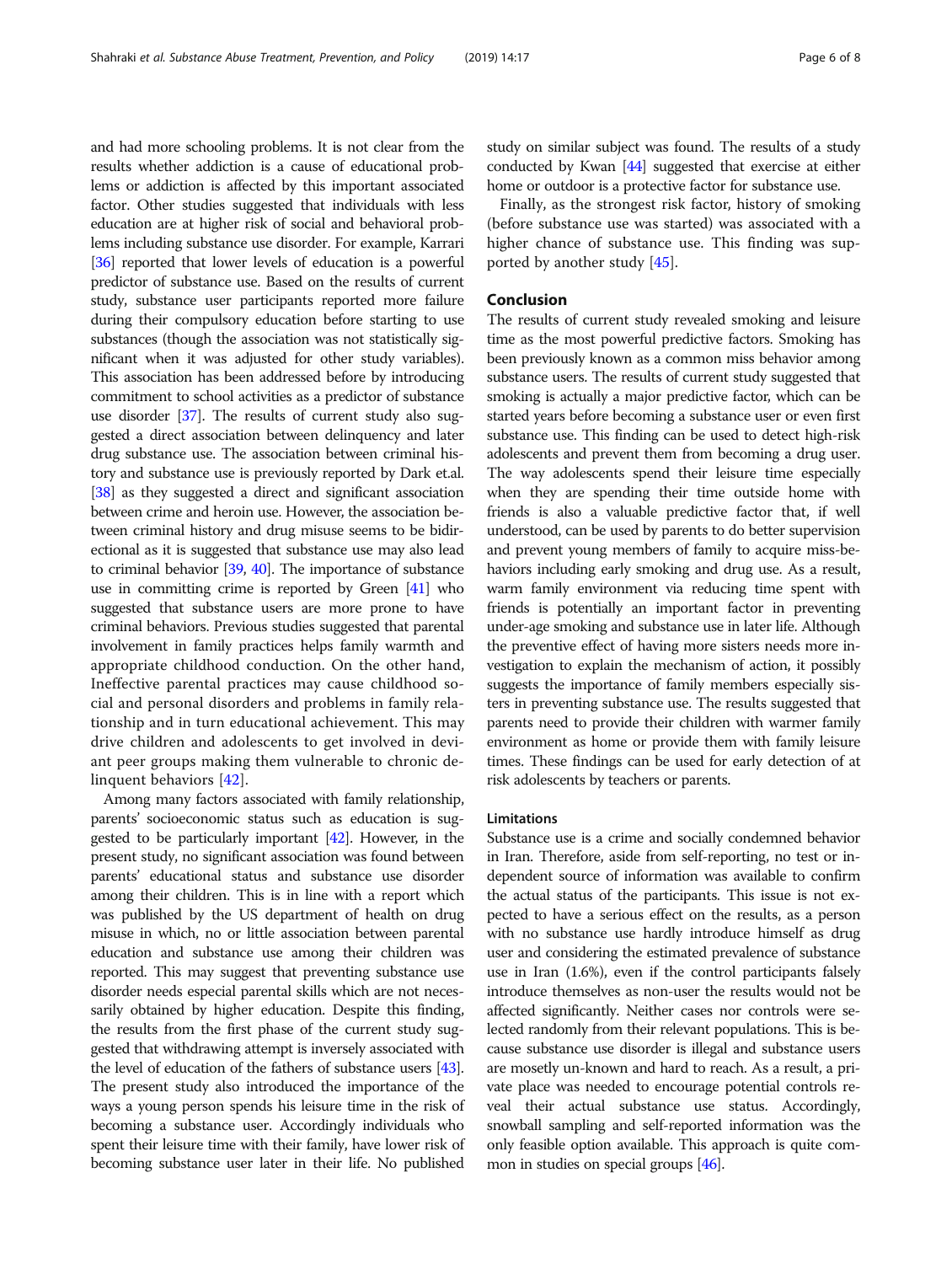#### <span id="page-6-0"></span>Abbreviation

VIF: Variance inflation factor index

#### Acknowledgments

The present study is a part of research project which was founded by Yasuj University of Medical Sciences.

#### Funding

There is no financial interest to declare.

#### Availability of data and materials

The data of the present study is available. However, due to no or hard access to those who were substance users in the community, the participants in the case group were selected via snowball sampling with the help of several substance user volunteers, who were themselves substance users, in finding current drug users to deliver the questionnaire and collect it when completed. To select the non-dependent (control) participants, adult (18–45 years of age) male visitors to the hospitals were asked to go to a private room.

#### Authors' contributions

MF was responsible for coordination and management of the project and data analysis and preparation of the manuscript; ZS was responsible for data analysis and manuscripts preparation; GS was responsible for preparation of the manuscript. All authors read and approved the final manuscript.

#### Ethics approval and consent to participate

Ethical approval was obtained from Yasuj University of Medical Sciences ethical committee.

#### Consent for publication

It is not applicable and not declared.

#### Competing interests

The authors declare that they have no competing interests.

#### Publisher's Note

Springer Nature remains neutral with regard to jurisdictional claims in published maps and institutional affiliations.

#### Author details

<sup>1</sup>Social Determinants of Health Research Center, Yasuj University of Medical Sciences, Yasuj, Iran. <sup>2</sup>Research Center for Health Sciences, Department Epidemiology, School of Health, Shiraz University of Medical Sciences, Shiraz, Iran. <sup>3</sup>HIV/AIDs Research Center, Shiraz University of Medical Sciences, Zand Street, Shiraz 7143854188, Iran.

#### Received: 26 January 2019 Accepted: 20 March 2019 Published online: 06 May 2019

#### References

- 1. Trends G. United Nations Office for Drug Control and Crime Prevention. United Nation Publication, New York [Internet]. 2000 [cited 2016 Jul 11]; Available from: [http://scholar.google.com/scholar?q=united+nations+office](http://scholar.google.com/scholar?q=united+nations+office+for+drug+control+and+crime+prevention+&btnG=&hl=en&as_sdt=0%2C5#0) [+for+drug+control+and+crime+prevention+&btnG=&hl=en&as\\_sdt=](http://scholar.google.com/scholar?q=united+nations+office+for+drug+control+and+crime+prevention+&btnG=&hl=en&as_sdt=0%2C5#0) [0%2C5#0](http://scholar.google.com/scholar?q=united+nations+office+for+drug+control+and+crime+prevention+&btnG=&hl=en&as_sdt=0%2C5#0)
- 2. Degenhardt L, Peacock A, Colledge S, Leung J, Grebely J, Vickerman P, et al. Global prevalence of injecting drug use and sociodemographic characteristics and prevalence of HIV, HBV, and HCV in people who inject drugs: a multistage systematic review. Lancet Glob Health. 2017;5(12):e1192–207.
- 3. Degenhardt L, Hall W. Extent of illicit drug use and dependence, and their contribution to the global burden of disease. Lancet (London, England) [Internet]. 2012 Jan 7 [cited 2016 May 13];379(9810):55–70. Available from: <http://www.sciencedirect.com/science/article/pii/S0140673611611380>
- 4. Redonnet B, Chollet A, Fombonne E, Bowes L, Melchior M. Tobacco, alcohol, cannabis and other illegal drug use among young adults: the socioeconomic context. Drug Alcohol Depend [Internet]. 2012;121(3):231–9. Available from: [http://www.sciencedirect.com/science/article/pii/](http://www.sciencedirect.com/science/article/pii/S0376871611003887) [S0376871611003887.](http://www.sciencedirect.com/science/article/pii/S0376871611003887) [cited 2017 Jun 10].
- 5. Jalilian F, Karami Matin B, Mirzaei Alavijeh M, Ataee M, Mahboubi M, Motlagh F, et al. Prevalence and Factor Related to Ritalin Abuse among Iranian Medical College Student : An Application of Theory of Planned Behavior. Research

Paper [Internet]. 2013;85(4s):22-7. Available from: [https://www.semanticscholar.](https://www.semanticscholar.org/paper/Prevalence-and-Factor-Related-to-Ritalin-Abuse-%3A-An-Jalilian-Matin/2b9bbeb730d3f27dae95dc4478c2f260e3e39266) [org/paper/Prevalence-and-Factor-Related-to-Ritalin-Abuse-%3A-An-Jalilian-](https://www.semanticscholar.org/paper/Prevalence-and-Factor-Related-to-Ritalin-Abuse-%3A-An-Jalilian-Matin/2b9bbeb730d3f27dae95dc4478c2f260e3e39266)[Matin/2b9bbeb730d3f27dae95dc4478c2f260e3e39266.](https://www.semanticscholar.org/paper/Prevalence-and-Factor-Related-to-Ritalin-Abuse-%3A-An-Jalilian-Matin/2b9bbeb730d3f27dae95dc4478c2f260e3e39266) [cited 2017 Jun 10].

- 6. Khajehkazemi R, Osooli M, Sajadi L, Karamouzian M, Sedaghat A, Fahimfar N, et al. HIV prevalence and risk behaviours among people who inject drugs in Iran: the 2010 National Surveillance Survey. Sexually transmitted infections [Internet]. 2013;89 Suppl 3(Suppl 3):iii29–32. Available from: [https://sti.bmj.](https://sti.bmj.com/content/89/Suppl_3/iii29.short) [com/content/89/Suppl\\_3/iii29.short](https://sti.bmj.com/content/89/Suppl_3/iii29.short). [cited 2017 Jun 10].
- 7. Shekarchizadeh H, Khami MR, Mohebbi SZ, Virtanen JI. Oral health behavior of drug addicts in withdrawal treatment. BMC oral health [Internet]. 2013 Dec 31 [cited 2017 Jun 10];13(1):11. Available from: [https://bmcoralhealth.](https://bmcoralhealth.biomedcentral.com/articles/10.1186/1472-6831-13-11) [biomedcentral.com/articles/10.1186/1472-6831-13-11.](https://bmcoralhealth.biomedcentral.com/articles/10.1186/1472-6831-13-11)
- 8. Degenhardt L, Whiteford HA, Ferrari AJ, Baxter AJ, Charlson FJ, Hall WD, et al. Global burden of disease attributable to illicit drug use and dependence: Findings from the Global Burden of Disease Study 2010. The Lancet [Internet]. 2013 [cited 2017 Jun 10];382(9904):1564–74. Available from: [https://doi.org/10.1016/S0140-6736\(13\)61530-5](https://doi.org/10.1016/S0140-6736(13)61530-5)
- Lim SS, et al. (2012), Lim SS, Vos T, Flaxman AD, Danaei G, Shibuya K, et al. A comparative risk assessment of burden of disease and injury attributable to 67 risk factors and risk factor clusters in 21 regions, 1990–2010: A systematic analysis for the Global Burden of Disease Study 2010. The Lancet [Internet]. 2012 [cited 2017 Jun 10];380(9859):2224–60. Available from: [https://www.](https://www.sciencedirect.com/science/article/pii/S0140673612617668) [sciencedirect.com/science/article/pii/S0140673612617668.](https://www.sciencedirect.com/science/article/pii/S0140673612617668)
- 10. Smyrnov P, Broadhead RSR, Datsenko O, Matiyash O. Rejuvenating harm reduction projects for injection drug users: Ukraine's nationwide introduction of peer-driven interventions. International Journal of Drug Policy [Internet]. 2012 [cited 2016 May 5];23(2):141–7. Available from: [http://](http://www.sciencedirect.com/science/article/pii/S0955395912000023) [www.sciencedirect.com/science/article/pii/S0955395912000023](http://www.sciencedirect.com/science/article/pii/S0955395912000023)
- 11. Momtazi S, Rawson RA. Substance abuse among Iranian high school students. Current Opinion Psychiatry. 2010;23(3):221.
- 12. Sedaghat Z, Fararouei M, Shahraki G, Shirazi KK. HAddiction and selfreported associated sociodemographic factors in a small province of Iran. Heroin Addict Related Clin Problems. 2018;20(x):5–11.
- 13. Kendler KS, Sundquist K, Ohlsson H, Palmer K, Maes H, Winkleby MA, et al. Genetic and Familial Environmental Influences on the Risk for Drug Abuse. Archives of General Psychiatry [Internet]. 2012 [cited 2017 Jun 10];69(7):690. Available from: [http://jamanetwork.com/journals/jamapsychiatry/](http://jamanetwork.com/journals/jamapsychiatry/fullarticle/1151021) [fullarticle/1151021](http://jamanetwork.com/journals/jamapsychiatry/fullarticle/1151021)
- 14. FJF-TE, − FJF-TE, − L-CCA, − Fuller-Thomson E, − Filippelli J, − Lue-Crisostomo CA, et al. Gender-specific association between childhood adversities and smoking in adulthood: Findings from a population-based study. Public Health [Internet]. 2013 [cited 2017 Jun 10];127(5):449–60. Available from: <https://doi.org/10.1016/j.puhe.2013.01.006>
- 15. Trenz RCR, Scherer M, Harrell P, Zur J, Sinha A, Latimer W. Early onset of drug and polysubstance use as predictors of injection drug use among adult drug users. Addictive Behaviors [Internet]. 2012 [cited 2017 Jun 10]; 37(4):367–72. Available from: <https://doi.org/10.1016/j.addbeh.2011.11.011>
- 16. Wise RA, Koob GF. The development and maintenance of drug addiction. Neuropsychopharmacology : official publication of the American College of Neuropsychopharmacology [Internet]. 2014 [cited 2017 Jun 10];39(2):254–62. Available from: [http://www.nature.com/npp/journal/v39/n2/abs/](http://www.nature.com/npp/journal/v39/n2/abs/npp2013261a.html) [npp2013261a.html](http://www.nature.com/npp/journal/v39/n2/abs/npp2013261a.html)
- 17. Rana M, Marhorta D. Family environment as a predictor of aggressive behaviour. Stud Psychol. 2005;47(1):61–74.
- 18. Abbasi-Shavazi M, change PM-I family, 2012 undefined. Family change in Iran: Religion, revolution, and the state. taylorfrancis.com [Internet]. [cited 2019 Feb 27]; Available from: [https://www.taylorfrancis.com/books/e/](https://www.taylorfrancis.com/books/e/9780203809648/chapters/10.4324/9780203809648-12) [9780203809648/chapters/10.4324/9780203809648-12](https://www.taylorfrancis.com/books/e/9780203809648/chapters/10.4324/9780203809648-12)
- 19. Pajusco B, Chiamulera C, Quaglio G, Moro L, Casari R, Amen G, et al. Tobacco addiction and smoking status in heroin addicts under methadone vs. buprenorphine therapy. Int J Environ Res Public Health. 2012;9(3):932–42.
- 20. Thornberry T, Lizotte A, Krohn M, Sung M, Jang J. Testing Interactional Theory: An Examination of Reciprocal Causal Relationships among. The Journal of Criminal Law and Criminology [Internet]. 1973 [cited 2018 Oct 29];82(1):3–35. Available from: [https://scholarlycommons.law.northwestern.](https://scholarlycommons.law.northwestern.edu/cgi/viewcontent.cgi?article=6689&context=jclc) [edu/cgi/viewcontent.cgi?article=6689&context=jclc](https://scholarlycommons.law.northwestern.edu/cgi/viewcontent.cgi?article=6689&context=jclc).
- 21. Shahraki G, Sedaghat Z, Fararouei M. Withdrawing attempt and its related factors among Iranian substance users: A case-control study. Substance Abuse: Treatment, Prevention, and Policy [Internet]. 2018 Dec 6 [cited 2019 Jan 31];13(1):45. Available from: [https://substanceabusepolicy.biomedcentral.](https://substanceabusepolicy.biomedcentral.com/articles/10.1186/s13011-018-0184-z) [com/articles/10.1186/s13011-018-0184-z](https://substanceabusepolicy.biomedcentral.com/articles/10.1186/s13011-018-0184-z)